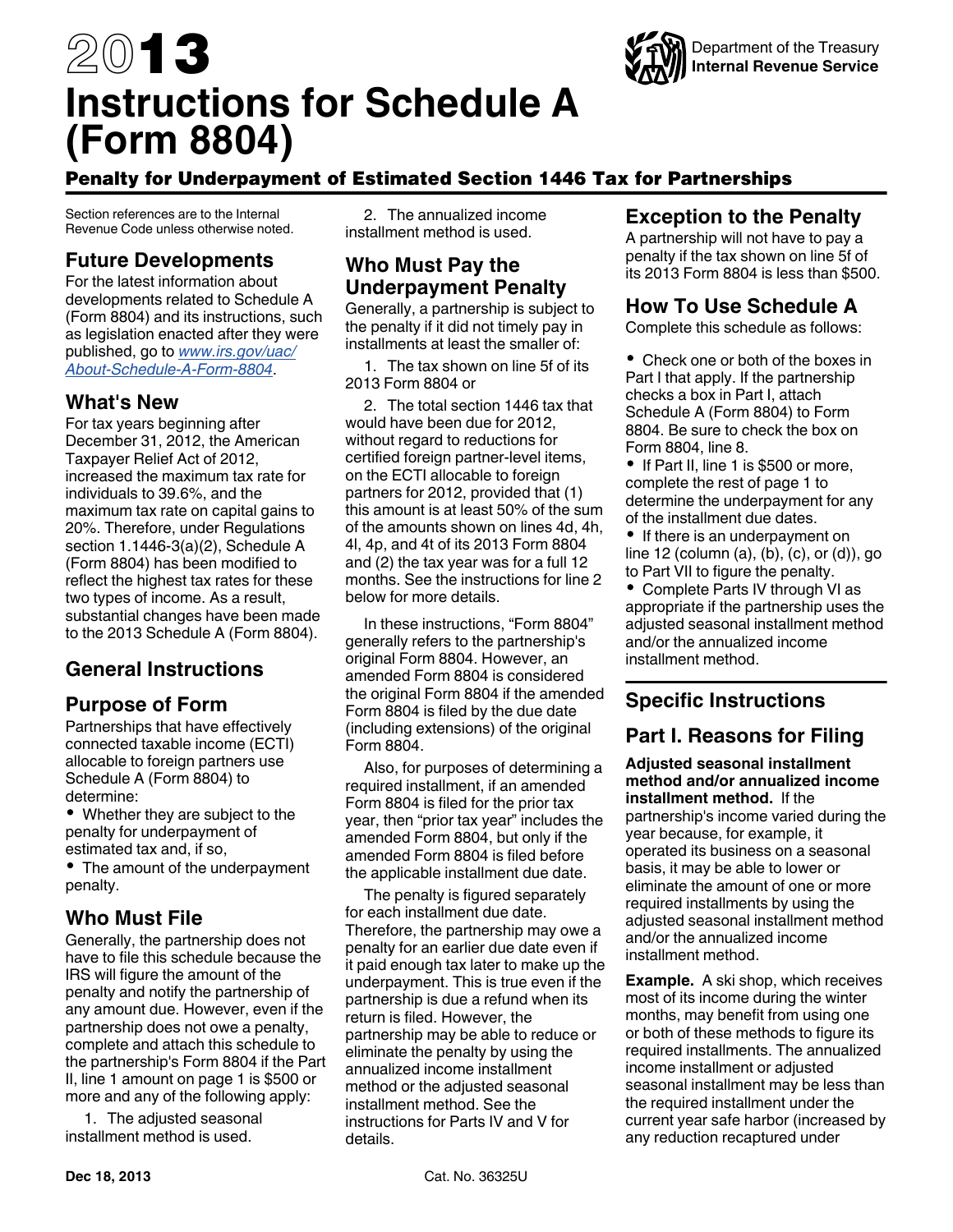section 6655(e)(1)(B)) for one or more due dates. Using one or both of these methods may reduce or eliminate the penalty for those due dates.

Use Parts IV through VI of Schedule A (Form 8804) to figure one or more required installments. If Parts IV through VI are used for any payment due date, those Parts must be used for all subsequent payment due dates. To arrive at the amount of each required installment, Part VI uses the smallest of:

The adjusted seasonal installment (if applicable),

The annualized income installment (if applicable), or

• The current year safe harbor (increased by any reduction recaptured under section 6655(e)(1) (B)).

Follow the steps below to determine which parts of the form have to be completed:

 $\bullet$  If the partnership is using only the adjusted seasonal installment method, check the applicable box in Part I and complete Parts IV and VI of Schedule A (Form 8804).

• If the partnership is using only the annualized income installment method, check the applicable box in Part I and complete Parts V and VI of Schedule A (Form 8804).

• If the partnership is using both methods, check both of the boxes in Part I and complete all three parts (Parts IV through VI) of Schedule A (Form 8804).

## **Part II. Current Year and Prior Year Safe Harbors**

**Line 2 (prior year safe harbor).**  Enter the total section 1446 tax that would have been due for 2012, without regard to reductions for certified foreign partner-level items on the ECTI allocable to foreign partners for 2012.

The partnership may generally use the prior year safe harbor only if it paid the required amount using that method for each of its installment payments of section 1446 tax during the tax year. However, see Regulations section 1.1446-3(b)(3)(ii) for an exception. Also, see the **Note**  below. In addition, the partnership may only use the prior year safe harbor if **all** of the following apply:

• Each installment payment that was made during the tax year, when

averaged with all prior installment payments, must have been 25% of the partnership's total section 1446 tax liability under the prior year safe harbor,

• The prior tax year consisted of 12 months,

• The partnership timely files (including extensions) a U.S. return of partnership income (e.g., Form 1065) for the prior tax year, and

• The amount of ECTI for the prior tax year is not less than 50% of the ECTI shown on the current year Form 8804 that is (or will be) timely filed.

If the partnership is not permitted to use the prior year safe harbor method because any of the necessary conditions described above is not met, skip line 2 and enter on line 3 the amount from line 1.

**Note.** If the partnership qualifies for and uses the exception under Regulations section 1.1446-3(b)(3)(ii) to switch to the standard option annualization method during the tax year, the partnership should include on line 2 the total of all installment payments that were made during the tax year under both the prior year safe harbor method and the standard option annualization method. Attach a statement that explains the computation.

## **Part III. Figuring the Underpayment**

**Line 6.** Enter the estimated tax payments made by the partnership for its tax year as indicated below. Include any overpayment from line 13 of the partnership's 2012 Form 8804 that was credited to the partnership's first installment period on its 2013 Form 8804. If an installment is due on a Saturday, Sunday, or legal holiday, payments made on the next day that is not a Saturday, Sunday, or legal holiday are considered made on the due date to the extent the payment is applied against that required installment.

Also include on line 6 any:

• Section 1446 tax paid or withheld by another partnership in which the partnership filing this Schedule A (Form 8804) was a partner during the tax year. See the instructions for Form 8804, lines 6b and 6c, in the Instructions for Forms 8804, 8805, and 8813.

• Section 1445(a) or 1445(e) tax withheld from or paid by the partnership filing this Schedule A (Form 8804) during the tax year for a disposition of a U.S. real property interest. See the instructions for Form 8804, lines 6d and 6e, in the Instructions for Forms 8804, 8805, and 8813.

**Column (a).** Enter payments made by the date on line 4, column (a).

**Columns (b), (c), and (d).** Enter payments made on or before the date on line 4 for that column and after the date on line 4 of the preceding column.

**Line 12.** If any of the columns in line 12 shows an underpayment, complete Part VII to figure the penalty.

# **Parts IV Through VI**

**Extraordinary items.** Generally, under the annualized income installment method, extraordinary items must be taken into account after annualizing the ECTI for the annualization period. Similar rules apply in determining ECTI under the adjusted seasonal installment method. An extraordinary item includes:

• Any item identified in Regulations section 1.1502-76(b)(2)(ii)(C)(1), (2), (3), (4), (7), and (8);

A section 481(a) adjustment; and

• Net gain or loss from the disposition of 25% or more of the fair market value of the partnership's business assets during the tax year.

These extraordinary items must be accounted for in the appropriate annualization period. However, a section 481(a) adjustment (unless the partnership makes the alternative choice under Regulations section 1.6655-2(f)(3)(ii)(C)) is treated as an extraordinary item occurring on the first day of the tax year in which the item is taken into account in determining ECTI.

For more information regarding extraordinary items, see Regulations section 1.6655-2(f)(3)(ii) and the examples in Regulations section 1.6655-2(f)(3)(vii). Also see Regulations section 1.6655-3(d)(3).

*De minimis rule.* Extraordinary items identified above resulting from a particular transaction that totals less than \$1 million (other than a section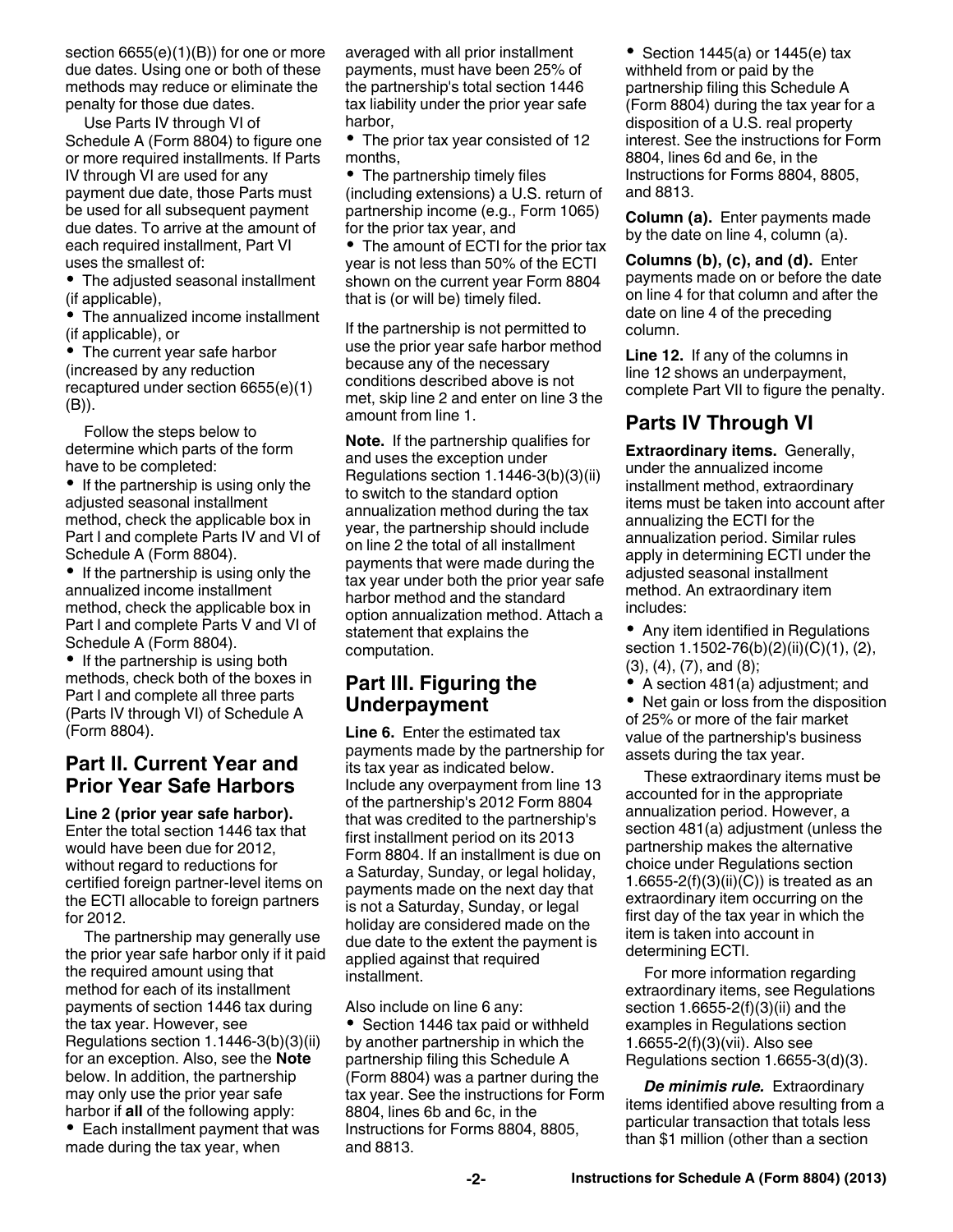481(a) adjustment) may be annualized using the general rules of Regulations section 1.6655-2(f), or, if the partnership chooses, may be taken into account after annualizing the ECTI for the annualization period.

## **Part IV. Adjusted Seasonal Installment Method**

**Note.** Part IV does not reflect the lower preferential rates permitted under Regulations section 1.1446-3 $(a)(2)$ . These were omitted because, for most taxpayers, the income reported in Part IV will be predominantly (or exclusively) ordinary income. If the partnership wishes to consider lower preferential rates for Part IV (and if the requirements outlined in the third paragraph of the line 31 instructions are met), it must attach a schedule which appropriately expands lines 15 and 22 through 25 to show the applicable special types of income or gain and the applicable percentages (see, for example, lines 33 and 34 of this schedule).

The partnership may use the adjusted seasonal installment method only if the partnership's base period percentage for any 6 consecutive months of the tax year is 70% or more. The base period percentage for any period of 6 consecutive months is the average of the three percentages figured by dividing the ECTI for the corresponding 6 consecutive month period in each of the 3 preceding tax years by the ECTI for each of their respective tax years. Figure the base period percentage using the 6-month period in which the partnership normally receives the largest part of its ECTI.

**Example.** An amusement park with a 2013 calendar tax year receives the largest part of its taxable income during a 6-month period, May through October. To compute its base period percentage for this 6-month period, the amusement park figures its ECTI for each May–October period in 2010, 2011, and 2012. It then divides the ECTI for each May–October period by the total ECTI for that particular tax year. The resulting percentages are: 69% (.69) for May–October 2010, 74% (.74) for May–October 2011, and 67% (.67) for May–October 2012. Because the average of 69%, 74%, and 67% is 70%, the base period

percentage for May through October 2013 is 70%. Therefore, the amusement park qualifies for the adjusted seasonal installment method.

**Line 15.** If the partnership has certain extraordinary items, special rules apply. Do not include on line 15 the *de minimis* extraordinary items that the partnership chooses to include on line 22b. See *Extraordinary items*, earlier.

**Line 22b.** If the partnership has certain extraordinary items of \$1 million or more from a transaction, or a section 481(a) adjustment, special rules apply. Include these amounts on line 22b for the appropriate period. Also include on line 22b the *de minimis* extraordinary items that the partnership chooses to exclude from line 15. See *Extraordinary items*, earlier.

**Line 23.** Enter the amount by which line 22c is being reduced for state and local taxes under Regulations section 1.1446-6 $(c)(1)(iii)$  and for certified foreign partner-level items submitted using Form 8804-C. See *Reductions for State and Local Taxes* and *Certification of Deductions and Losses* in the Instructions for Forms 8804, 8805, and 8813 for additional information.

## **Part V. Annualized Income Installment Method**

**Line 30. Annualization periods.**  Enter on line 30, columns (a) through (d), respectively, the annualization periods for the option listed below. For example, if the partnership elected Option 1, enter on line 30 the annualization periods 2, 4, 7, and 10, in columns (a) through (d), respectively.

*Use Option 1 or Option 2 only if the partnership elected to do so by filing Form 8842, Election To Use Different Annualization Periods for Corporate Estimated Tax, by the due date of the first required installment payment. Once made, the election is irrevocable for the particular tax year.* **CAUTION !**

|                    | 1st<br>Install-<br>ment | 2 <sub>nd</sub><br>Install-<br>ment | 3rd<br>Install-<br>ment | 4th<br>Install-<br>ment |
|--------------------|-------------------------|-------------------------------------|-------------------------|-------------------------|
| Standard<br>Option | 3                       | 3                                   | 6                       | 9                       |
| Option 1           | 2                       |                                     |                         | 10                      |
| Option 2           | з                       | 5                                   | 8                       | 11                      |

**Line 31.** Enter on lines 31a through 31e the ECTI allocable to all foreign partners for the months entered for each annualization period in columns (a) through (d) on line 30.

If the partnership has certain extraordinary items, special rules apply. Do not include on line 31a, 31b, 31c, 31d, or 31e the *de minimis*  extraordinary items that the partnership chooses to include on line 33a, 33e, 33i, 33m, or 33q, respectively. See *Extraordinary items*, earlier.

With respect to lines 31b through 31e, enter the specified types of income allocable to non-corporate partners if **(a)** the partners would be entitled to use a preferential rate on such income or gain (see Regulations section 1.1446-3(a)(2)) and **(b)** the partnership has sufficient documentation to meet the requirements of Regulations section 1.1446-3(a)(2)(ii).

If the partnership has net ordinary loss, net short-term capital loss, or net 28% rate loss, each net loss should be netted against the appropriate categories of income and gain to determine the amounts of income and gain to be entered on lines 31b, 31c, 31d, and 31e, respectively. See section 1(h) and Notice 97-59, 1997-45 I.R.B. 7, for rules for netting gains and losses.

#### **Line 32. Annualization amounts.**

Enter on line 32, columns (a) through (d), respectively, the annualization amounts shown in the tables below for the option used for line 30. For example, if the partnership elected Option 1, enter on line 32 the annualization amounts 6, 3, 1.71429, and 1.2, in columns (a) through (d), respectively.

|                    | 1st<br>Install-<br>ment | 2 <sub>nd</sub><br>Install-<br>ment | 3rd<br>Install-<br>ment | 4th<br>Install-<br>ment |
|--------------------|-------------------------|-------------------------------------|-------------------------|-------------------------|
| Standard<br>Option | 4                       | 4                                   | $\overline{2}$          | 1.33333                 |
| Option 1           | 6                       | 3                                   | 1.71429                 | 1.2                     |
| Option 2           | 4                       | 2.4                                 | 1.5                     | 1.09091                 |